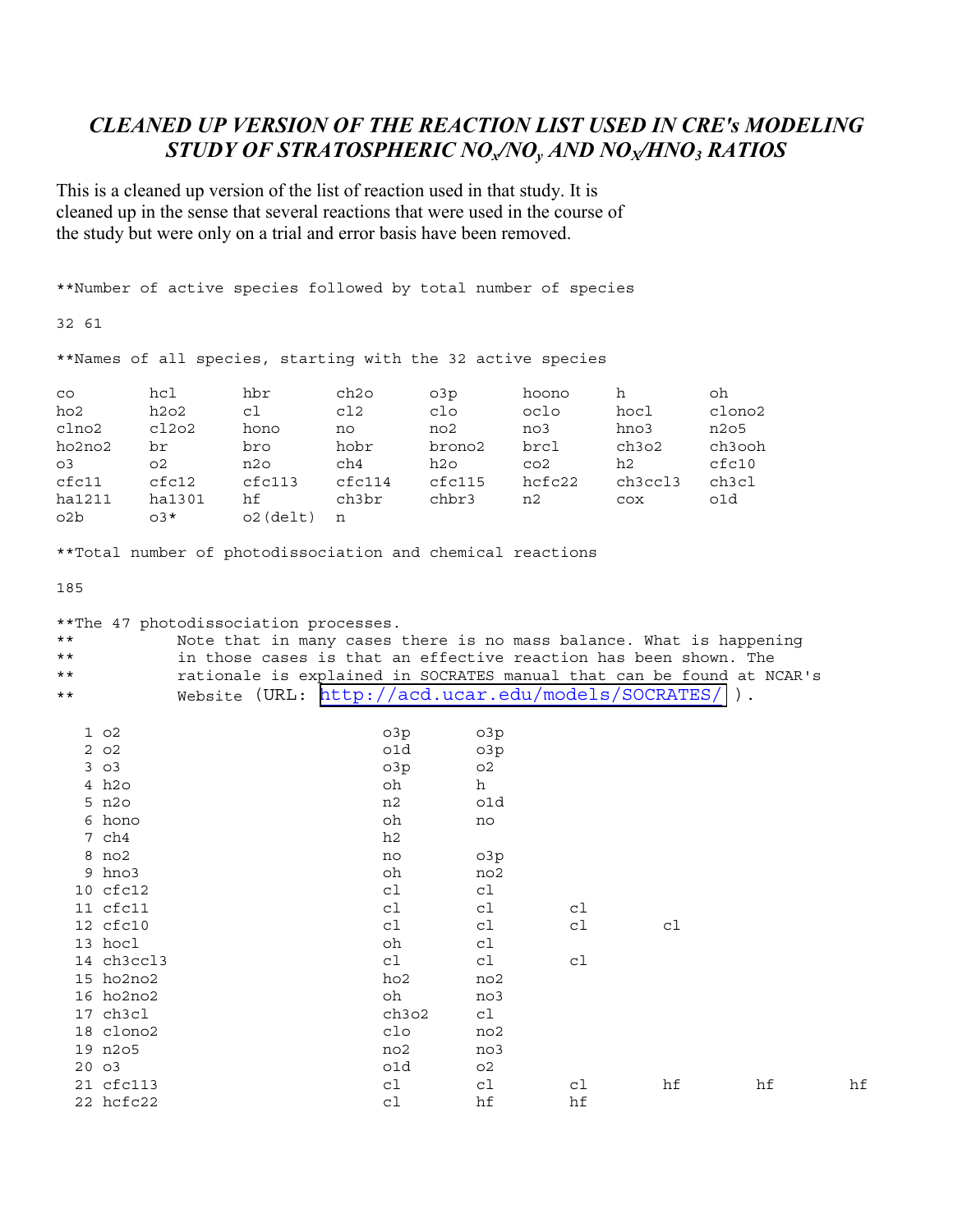| 23 ha1211 | br    | cl             | hf             | hf |    |    |
|-----------|-------|----------------|----------------|----|----|----|
| 24 ha1301 | br    | hf             | hf             | hf |    |    |
| 25 h2o2   | oh    | oh             |                |    |    |    |
| 26 ch2o   | CO    | ho2            | h              |    |    |    |
| 27 ch2o   | CO    | h2             |                |    |    |    |
| 28 brono2 | bro   | no2            |                |    |    |    |
| 29 hobr   | oh    | br             |                |    |    |    |
| 30 ch3br  | ch3o2 | br             |                |    |    |    |
| 31 oclo   | o3p   | clo            |                |    |    |    |
| 32 cl2o2  | cl    | c1             | O <sub>2</sub> |    |    |    |
| 33 cl2    | cl    | cl             |                |    |    |    |
| 34 cfc114 | cl    | cl             | hf             | hf | hf | hf |
| 35 cfc115 | cl    | hf             | hf             | hf | hf | hf |
| 36 hcl    | h     | cl             |                |    |    |    |
| 37 clno2  | c1    | no2            |                |    |    |    |
| 38 no3    | no2   | o3p            |                |    |    |    |
| 39 no     | n     | o3p            |                |    |    |    |
| 40 brcl   | br    | cl             |                |    |    |    |
| 41 bro    | br    | o3p            |                |    |    |    |
| 42 clono2 | cl    | no3            |                |    |    |    |
| 43 no3    | no    | O <sub>2</sub> |                |    |    |    |
| 44 chbr3  | br    | br             | br             |    |    |    |
| 45 ch3ooh | ch2o  | oh             | ho2            |    |    |    |
| 46 ho2    | oh    | o3p            |                |    |    |    |
| 47 brono2 | br    | no3            |                |    |    |    |

\*\*The 138 bimolecular and trimolecular reactions and collisional dissociation processes

Note that the third body is not shown in trimolecular reactions or  $\star$   $\star$ 

 $\star \star$ in collisional dissociation. These reactions are identified in the

 $\star \star$ table of rate coefficients (that follws after this list) as negatve number

 $\star\,\star$ that is used in a subroutine that calculates the rate coefficients using

 $\star\,\star$ JPL-003 as explained in the NOx/NOy and NOx/HNO3 paper

|      | 1 h     | о2              | ho2             |                |                |
|------|---------|-----------------|-----------------|----------------|----------------|
|      | 2 o1d   | h2o             | oh              | oh             |                |
|      | 3 o1d   | h2              | oh              | h              |                |
| 4    | h       | O3              | oh              | O <sub>2</sub> |                |
|      | 5 o3p   | oh              | O <sub>2</sub>  | h              |                |
|      | 6 oh    | O <sub>3</sub>  | ho2             | O <sub>2</sub> |                |
|      | 7 ho2   | O <sub>3</sub>  | oh              | O <sub>2</sub> | O <sub>2</sub> |
|      | 8 o3p   | ho2             | oh              | O <sub>2</sub> |                |
|      | 9 oh    | ho2             | h2o             | O <sub>2</sub> |                |
|      | 10 oh   | h2              | h2o             | h              |                |
| 11 h |         | ho2             | oh              | oh             |                |
| 12 h |         | ho2             | h2              | O <sub>2</sub> |                |
| 13 h |         | ho2             | h2o             | o3p            |                |
|      | 14 h2   | O <sub>3p</sub> | oh              | h              |                |
|      | $15$ no | ho2             | no2             | oh             |                |
|      | 16 ho2  | ho2             | h2o2            | O <sub>2</sub> |                |
|      | 17 oh   | h202            | h2o             | ho2            |                |
|      | 18 oh   | CO              | CO <sub>2</sub> | h              |                |
|      | 19 o3p  | h2o2            | oh              | ho2            |                |
|      | 20 oh   | oh              | h2o             | o3p            |                |
|      | 21 oh   | oh              | h2o2            |                |                |
|      | 22 o3p  | no2             | no              | о2             |                |
|      | 2303    | no              | no2             | O <sub>2</sub> |                |
| 24 n |         | no              | n2              | o3p            |                |
|      |         |                 |                 |                |                |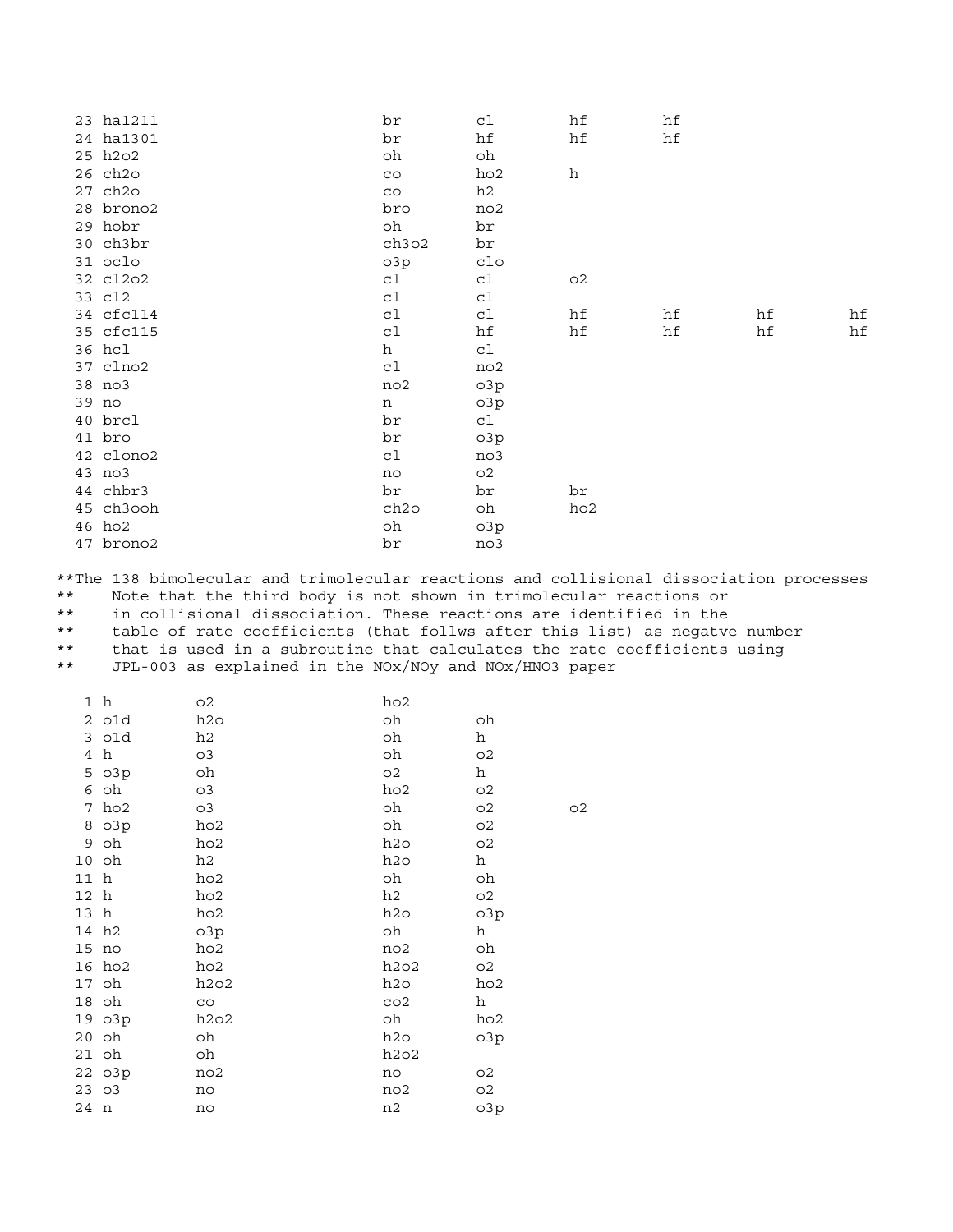| 25 n |            | O <sub>2</sub>  | no          | o3p            |                 |     |
|------|------------|-----------------|-------------|----------------|-----------------|-----|
|      | 26 03      | no2             | no3         | O <sub>2</sub> |                 |     |
|      | 27 no2     | no3             | n205        |                |                 |     |
|      | 28 oh      | no2             | hno3        |                |                 |     |
|      | 29 ho2     | no2             | ho2no2      |                |                 |     |
|      | 30 ho2no2  |                 | ho2         | no2            |                 |     |
|      | 31 oh      | no2             | hoono       |                |                 |     |
|      |            |                 |             |                |                 |     |
|      | 32 hoono   |                 | oh          | no2            |                 |     |
|      | 33 hno3    | oh              | h2o         | no3            |                 |     |
|      | 34 oh      | ho2no2          | h2o         | no2            | O <sub>2</sub>  |     |
|      | 35 n2o5    |                 | no2         | no3            |                 |     |
|      | 36 o1d     | n2o             | n2          | O <sub>2</sub> |                 |     |
|      | 37 o1d     | n2o             | no          | no             |                 |     |
|      | 38 no3     | O <sub>3p</sub> | no2         | O <sub>2</sub> |                 |     |
|      | 39 no3     | oh              | no2         | ho2            |                 |     |
|      | 40 no3     | ho2             | oh          | no2            | o2              |     |
|      | 41 no3     | ho2             | hno3        | O <sub>2</sub> |                 |     |
|      | 42 o3p     | no2             | no3         |                |                 |     |
|      | 43 no      | o3p             | no2         |                |                 |     |
|      | 44 no      | no3             | no2         | no2            |                 |     |
|      | 45 ch4     |                 |             |                |                 |     |
|      |            | o1d             | ch3o2       | oh             |                 |     |
|      | 46 ch4     | o1d             | ch2o        | h2             |                 |     |
|      | 47 ch4     | o1d             | ch2o        | h              | ho <sub>2</sub> |     |
|      | 48 ch4     | oh              | ch3o2       | h2o            |                 |     |
|      | 49 ch3o2   | no              | ho2         | ch2o           | no2             |     |
|      | 50 ch3o2   | ho2             | ch3ooh      | O <sub>2</sub> |                 |     |
|      | 51 ch2o    | oh              | $_{\rm CO}$ | ho2            | h2o             |     |
|      | 52 ch2o    | o3p             | $_{\rm CO}$ | ho2            | oh              |     |
|      | 53 ch2o    | no3             | CO          | ho2            | hno3            |     |
|      | 54 ch3ooh  | oh              | ch3o2       | h2o            |                 |     |
|      | 55 ch3ooh  | oh              | ch2o        | h2o            | oh              |     |
|      | 56 oh      | ch3cl           | c1          | ho2            | h2o             |     |
|      | 57 cl      | ch3cl           | hcl         | hcl            | $_{\rm CO}$     | ho2 |
|      | 58 cl      | o3              | clo         | O <sub>2</sub> |                 |     |
|      |            |                 |             |                |                 |     |
|      | 59 clo     | o3p             | cl          | O <sub>2</sub> |                 |     |
|      | 60 clo     | no              | no2         | c1             |                 |     |
|      | 61 cl      | ch4             | hcl         | ch3o2          |                 |     |
|      | 62 cl      | h2              | hcl         | h              |                 |     |
|      | 63 cl      | ho2             | hcl         | O <sub>2</sub> |                 |     |
|      | 64 clo     | oh              | cl          | ho2            |                 |     |
|      | 65 clo     | oh              | hcl         | O <sub>2</sub> |                 |     |
|      | 66 cl      | ch2o            | hcl         | $_{\rm CO}$    | ho2             |     |
|      | 67 oh      | hcl             | h2o         | cl             |                 |     |
|      | 68 clo     | no2             | clono2      |                |                 |     |
|      | 69 o3p     | clono2          | no3         | $c1$ o         |                 |     |
|      | 70 clo     | ho2             | hocl        | O <sub>2</sub> |                 |     |
|      | 71 clo     | ho2             | hc1         | o3             |                 |     |
|      | 72 oh      | hocl            | h2o         | clo            |                 |     |
|      | 73 o3p     | hocl            | oh          | clo            |                 |     |
|      | 74 cl      |                 | clno2       |                |                 |     |
|      |            | no2<br>hocl     |             |                |                 |     |
|      | 75 cl      |                 | oh          | cl2            |                 |     |
|      | 76 clo     | clo             | cl          | oclo           |                 |     |
|      | 77 clo     | clo             | c12         | O <sub>2</sub> |                 |     |
|      | 78 clo     | clo             | c1          | c1             | о2              |     |
|      | 79 ch3ccl3 | oh              | cl          | cl             | c1              | h2o |
|      | 80 hcfc22  | oh              | c1          | h2o            |                 |     |
|      | 81 clo     | clo             | c12o2       |                |                 |     |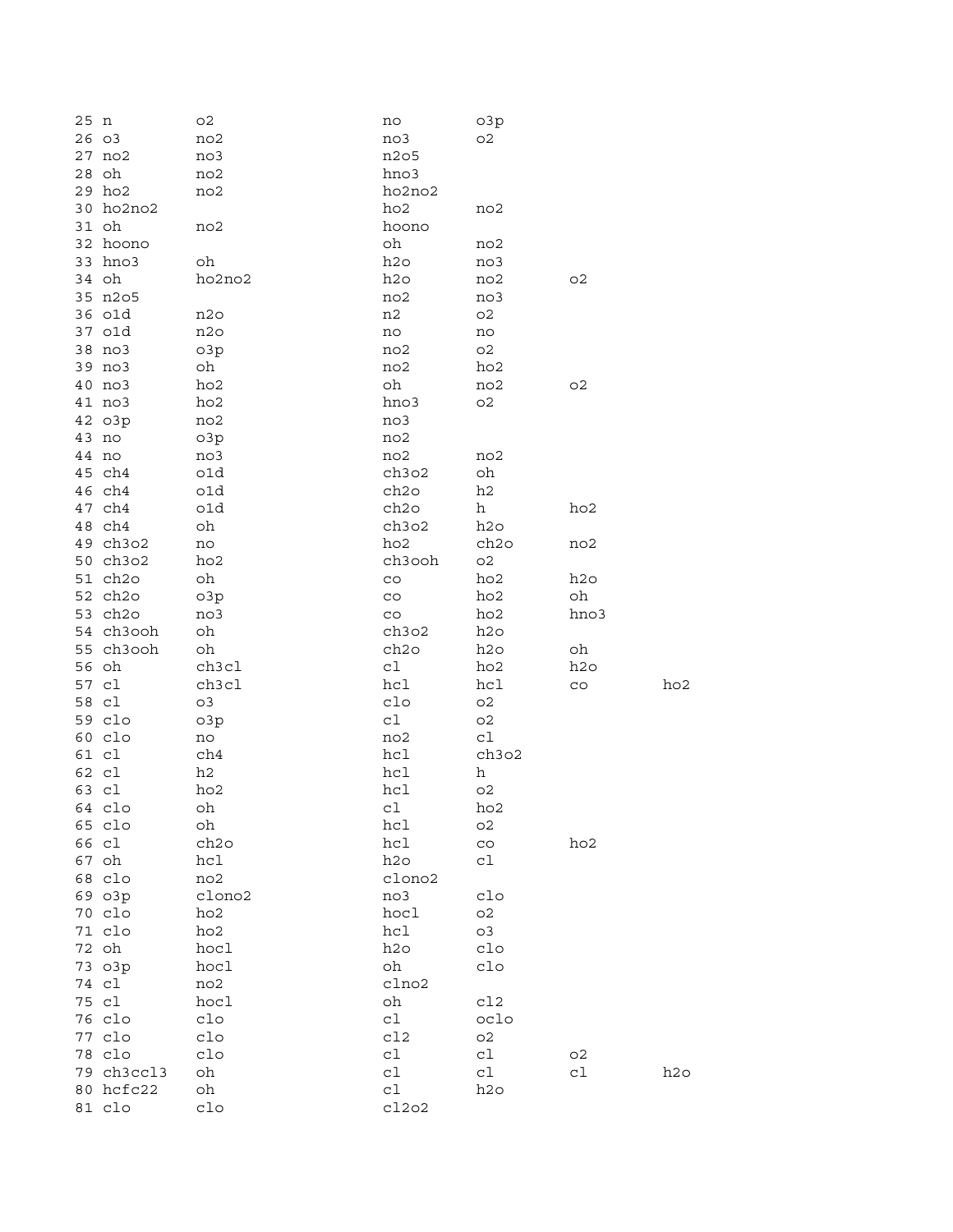|          | 82 cl2o2   |                                           | clo             | $c1$ o         |                 |    |    |    |
|----------|------------|-------------------------------------------|-----------------|----------------|-----------------|----|----|----|
|          | 83 oclo    | oh                                        | hocl            | O <sub>2</sub> |                 |    |    |    |
|          | 84 cl      | oclo                                      | $c1$ o          | clo            |                 |    |    |    |
|          | 85 oclo    | o3p                                       | $c1$ o          | $\mathtt{O}2$  |                 |    |    |    |
|          | 86 oclo    | no                                        | no2             | $c1$ o         |                 |    |    |    |
|          | 87 o1d     | c12                                       | $c1$ o          | c1             |                 |    |    |    |
|          | 88 cl2o2   | c1                                        | c12             | c1             | O <sub>2</sub>  |    |    |    |
|          | 89 no3     | cl                                        | no2             | $c1$ o         |                 |    |    |    |
|          | 90 no3     | $c1$ o                                    | no2             | ${\tt c1}$     | $\mathsf{O}2$   |    |    |    |
|          | 91 o1d     | hcl                                       | oh              | c1             |                 |    |    |    |
|          | 92 oh      | c12                                       | hocl            | c1             |                 |    |    |    |
|          | 93 cl      | clono2                                    | c12             | no3            |                 |    |    |    |
|          | 94 ho2     | cl                                        | oh              | clo            |                 |    |    |    |
|          | 95 cl      | h2o2                                      | hcl             | ho2            |                 |    |    |    |
|          | 96 o3p     | hc1                                       | ${\tt c1}$      | oh             |                 |    |    |    |
|          | 97 clono2  | oh                                        | hocl            | no3            |                 |    |    |    |
|          | 98 cfc10   | o1d                                       | ${\tt c1}$      | c1             | cl              | cl |    |    |
|          | 99 cfc11   | o1d                                       | ${\tt c1}$      | cl             | c1              | hf |    |    |
|          | 100 cfc12  | o1d                                       | ${\tt c1}$      | cl             | hf              | hf |    |    |
|          | 101 cfc113 | o1d                                       | ${\tt c1}$      | cl             | c1              | hf | hf | hf |
|          | 102 cfc114 |                                           |                 |                |                 |    |    |    |
|          |            | o1d                                       | c1              | c1             | hf              | hf | hf | hf |
|          | 103 cfc115 | o1d                                       | c1              | hf             | hf              | hf | hf | hf |
|          | 104 hcfc22 | o1d                                       | c1              | hf             | hf              |    |    |    |
|          | 105 ch3br  | oh                                        | ho <sub>2</sub> | br             | h2o             |    |    |    |
|          | 106 chbr3  | oh                                        | h2o             | br             | br              | br |    |    |
| $107$ br |            | o3                                        | bro             | $\mathsf{O}2$  |                 |    |    |    |
|          | $108$ bro  | o3p                                       | br              | $\mathtt{O}2$  |                 |    |    |    |
|          | 109 bro    | no                                        | no2             | br             |                 |    |    |    |
| 110 bro  |            | $c1$ o                                    | oclo            | br             |                 |    |    |    |
|          | 111 bro    | $c1$ o                                    | br              | cl             | $\mathtt{O}2$   |    |    |    |
| 112 bro  |            | $c1$ o                                    | brcl            | $\mathsf{O}2$  |                 |    |    |    |
|          | 113 bro    | bro                                       | br              | br             | $\mathtt{O}2$   |    |    |    |
| 114 br   |            | ho2                                       | hbr             | $\mathtt{O}2$  |                 |    |    |    |
| 115 br   |            | oclo                                      | bro             | $c1$ o         |                 |    |    |    |
| 116 br   |            | ch2o                                      | hbr             | $_{\rm CO}$    | ho <sub>2</sub> |    |    |    |
| 117 oh   |            | hbr                                       | h2o             | br             |                 |    |    |    |
|          | $118$ bro  | no2                                       | brono2          |                |                 |    |    |    |
|          | $119$ bro  | ho2                                       | hobr            | O <sub>2</sub> |                 |    |    |    |
|          | 120 o1d    | hbr                                       | oh              | br             |                 |    |    |    |
|          | 121 bro    | oh                                        | ho2             | br             |                 |    |    |    |
|          | 122 o3p    | hbr                                       | br              | oh             |                 |    |    |    |
|          | 123 ha1301 | o1d                                       | br              | hf             | hf              | hf |    |    |
|          | 124 ha1211 | o1d                                       | br              | cl             | hf              | hf |    |    |
|          | 125 ch3br  | o1d                                       | br              |                |                 |    |    |    |
|          | 126 o3p    | o3p                                       | O <sub>2</sub>  |                |                 |    |    |    |
|          | 127 o3p    | O <sub>2</sub>                            | O <sub>3</sub>  |                |                 |    |    |    |
|          | 128 o3p    | O <sub>3</sub>                            | O <sub>2</sub>  | O <sub>2</sub> |                 |    |    |    |
|          | 129 o1d    | n2                                        | o3p             | n2             |                 |    |    |    |
|          | 130 o1d    | O <sub>2</sub>                            | o3p             | O <sub>2</sub> |                 |    |    |    |
|          | 131 o1d    | O3                                        | O <sub>2</sub>  | O <sub>2</sub> |                 |    |    |    |
|          | 132 o1d    | n2                                        | n2o             |                |                 |    |    |    |
|          |            | ** Six reactions occurring on aerosols ** |                 |                |                 |    |    |    |
|          | 133 clono2 |                                           | hocl            | hno3           |                 |    |    |    |
|          | 134 n2o5   |                                           | hno3            | hno3           |                 |    |    |    |
|          | 135 clono2 |                                           | hocl            | hno3           |                 |    |    |    |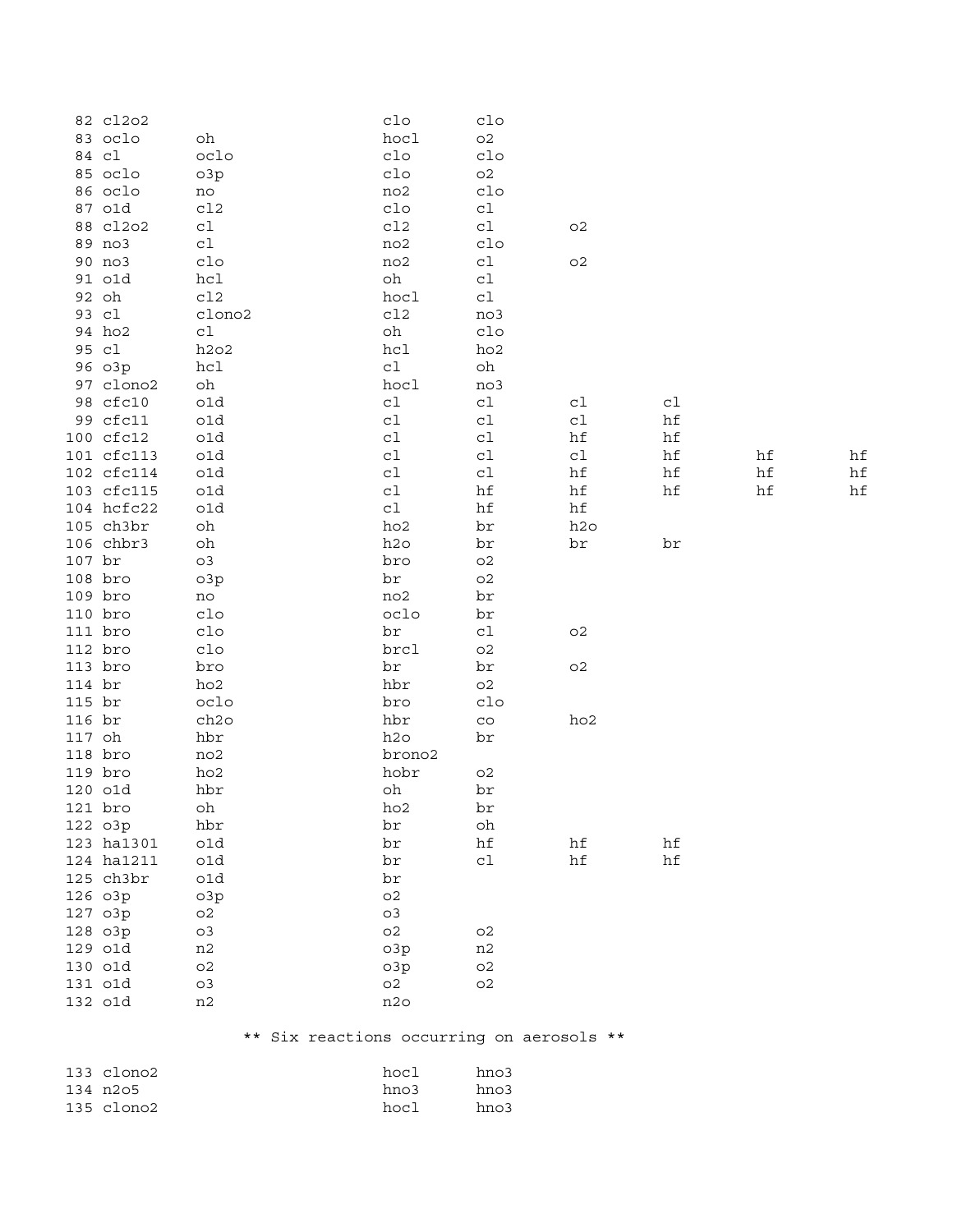| c12  | h2o  |
|------|------|
| hobr | hno3 |
| brc1 | h2o  |
|      |      |

\*\* Rate coefficients are expressed as k=A(T\*\*alfa)exp(beta/T) where T is the temperature \*\* In the tabulation below the first integer (in i4 format) is the reaction number.

\*\* The next three real numbers in 3e10.3 format are A, alfa and beta.

\*\* The photo rates are exceptions. Hence for then A, alfa and beta are shown as zeros.

\*\* The three body reactions and the heterogeneous reactions are other exeptions. In

\*\* their cases the first real number after the reaction number (integer) is simply an

\*\* identification mark that tells the appropriate subroutine about where to go

\*\* (in that subroutine) to calculate the rate constant.

 1 0.000E+00 0.000E+00 0.000E+00 2 0.000E+00 0.000E+00 0.000E+00 3 0.000E+00 0.000E+00 0.000E+00 4 0.000E+00 0.000E+00 0.000E+00 5 0.000E+00 0.000E+00 0.000E+00 6 0.000E+00 0.000E+00 0.000E+00 7 0.000E+00 0.000E+00 0.000E+00 8 0.000E+00 0.000E+00 0.000E+00 9 0.000E+00 0.000E+00 0.000E+00 10 0.000E+00 0.000E+00 0.000E+00 11 0.000E+00 0.000E+00 0.000E+00 12 0.000E+00 0.000E+00 0.000E+00 13 0.000E+00 0.000E+00 0.000E+00 14 0.000E+00 0.000E+00 0.000E+00 15 0.000E+00 0.000E+00 0.000E+00 16 0.000E+00 0.000E+00 0.000E+00 17 0.000E+00 0.000E+00 0.000E+00 18 0.000E+00 0.000E+00 0.000E+00 19 0.000E+00 0.000E+00 0.000E+00 20 0.000E+00 0.000E+00 0.000E+00 21 0.000E+00 0.000E+00 0.000E+00 22 0.000E+00 0.000E+00 0.000E+00 23 0.000E+00 0.000E+00 0.000E+00 24 0.000E+00 0.000E+00 0.000E+00 25 0.000E+00 0.000E+00 0.000E+00 26 0.000E+00 0.000E+00 0.000E+00 27 0.000E+00 0.000E+00 0.000E+00 28 0.000E+00 0.000E+00 0.000E+00 29 0.000E+00 0.000E+00 0.000E+00 30 0.000E+00 0.000E+00 0.000E+00 31 0.000E+00 0.000E+00 0.000E+00 32 0.000E+00 0.000E+00 0.000E+00 33 0.000E+00 0.000E+00 0.000E+00 34 0.000E+00 0.000E+00 0.000E+00 35 0.000E+00 0.000E+00 0.000E+00 36 0.000E+00 0.000E+00 0.000E+00 37 0.000E+00 0.000E+00 0.000E+00 38 0.000E+00 0.000E+00 0.000E+00 39 0.000E+00 0.000E+00 0.000E+00 40 0.000E+00 0.000E+00 0.000E+00 41 0.000E+00 0.000E+00 0.000E+00 42 0.000E+00 0.000E+00 0.000E+00 43 0.000E+00 0.000E+00 0.000E+00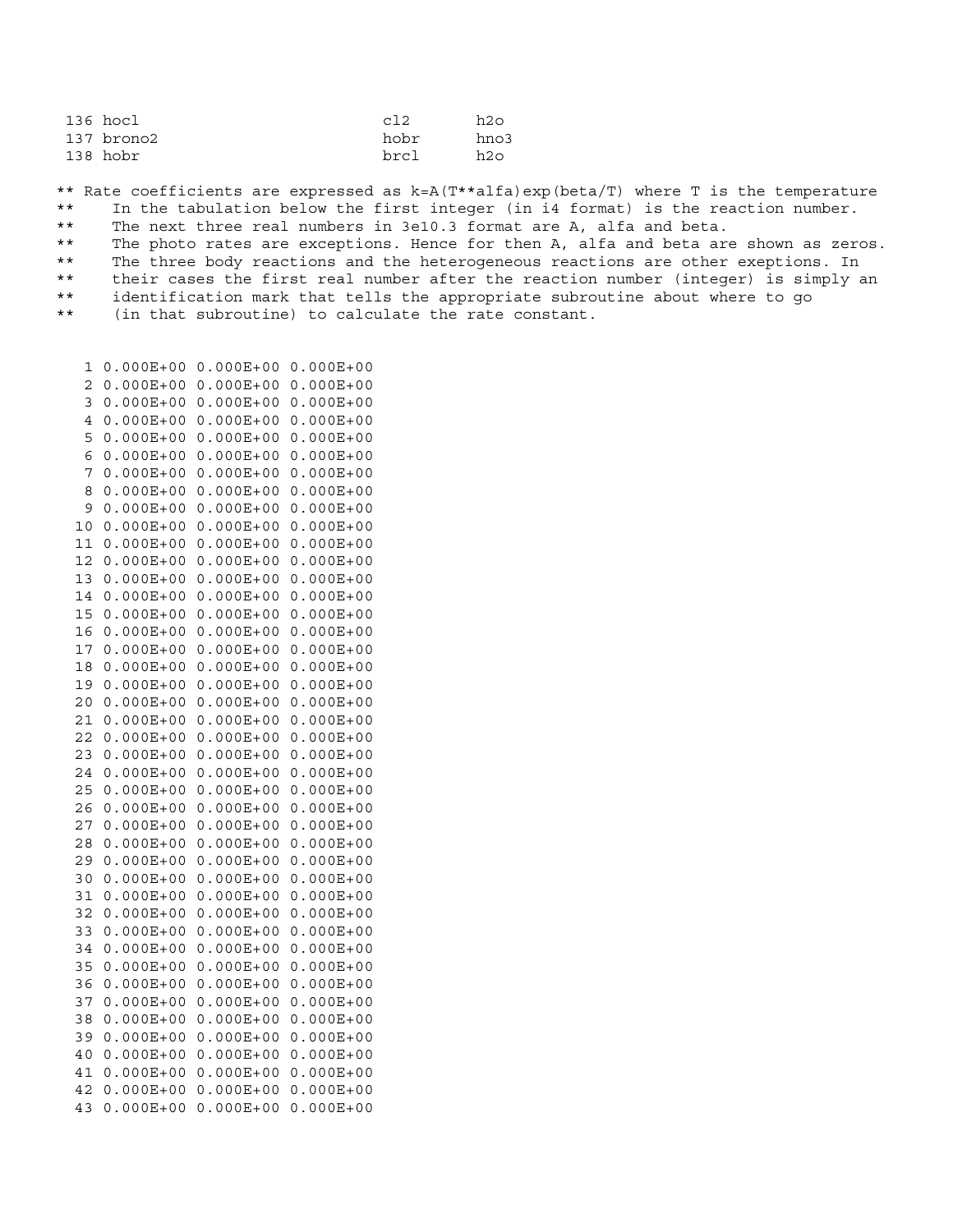44 0.000E+00 0.000E+00 0.000E+00 45 0.000E+00 0.000E+00 0.000E+00 46 0.000E+00 0.000E+00 0.000E+00 47 0.000E+00 0.000E+00 0.000E+00 \*\* \*\* Now the other 138 reactions gas phase bimolecular and termolecular & the reactions \*\* aerosol surface

 1 -1.800E+01 0.000E+00 0.000E+00 2 2.200E-10 0.000E+00 0.000E+00 3 1.000E-10 0.000E+00 0.000E+00 4 1.400E-10 0.000E+00-4.700E+02 5 2.200E-11 0.000E+00 1.200E+02 6 1.500E-12 0.000E+00-8.800E+02 7 2.000E-14 0.000E+00-6.800E+02 8 3.000E-11 0.000E+00 2.000E+02 9 4.800E-11 0.000E+00 2.500E+02 10 5.500E-12 0.000E+00-2.000E+03 11 7.290E-11 0.000E+00 0.000E+00 12 6.480E-12 0.000E+00 0.000E+00 13 1.622E-12 0.000E+00 0.000E+00 14 8.800E-12 0.000E+00-4.200E+03 15 3.500E-12 0.000E+00 2.500E+02 16 1.500E-12 0.000E+00 1.900E+01 17 2.900E-12 0.000E+00-1.600E+02 18 -1.700E+01 0.000E+00 0.000E+00 19 1.400E-12 0.000E+00-2.000E+03 20 4.200E-12 0.000E+00-2.400E+02 21 -1.900E+01 0.000E+00 0.000E+00 22 5.600E-12 0.000E+00 1.800E+02 23 3.000E-12 0.000E+00-1.500E+03 24 2.100E-11 0.000E+00 1.000E+02 25 1.500E-11 0.000E+00-3.600E+03 26 1.200E-13 0.000E+00-2.450E+03 27 -4.000E+00 0.000E+00 0.000E+00 28 -1.300E+01 0.000E+00 0.000E+00 29 -1.400E+01 0.000E+00 0.000E+00 30 -1.500E+01 0.000E+00 0.000E+00 31 -2.800E+01 0.000E+00 0.000E+00 32 -2.900E+01 0.000E+00 0.000E+00 33 -1.600E+01 0.000E+00 0.000E+00 34 1.300E-12 0.000E+00 3.800E+02 35 -5.000E+00 0.000E+00 0.000E+00 36 0.000E-11 0.000E+00 0.000E+00 37 0.000E-11 0.000E+00 0.000E+00 38 1.000E-11 0.000E+00 0.000E+00 39 2.200E-11 0.000E+00 0.000E+00 40 3.500E-12 0.000E+00 0.000E+00 41 0.000E-13 0.000E+00 0.000E+00 42 -6.000E+00 0.000E+00 0.000E+00 43 -7.000E+00 0.000E+00 0.000E+00 44 1.500E-11 0.000E+00 1.700E+02 45 1.500E-10 0.000E+00 0.000E+00 46 1.500E-11 0.000E+00 0.000E+00 47 -2.000E+01 0.000E+00 0.000E+00 48 2.450E-12 0.000E+00-1.770E+03 49 3.000E-12 0.000E+00 2.800E+02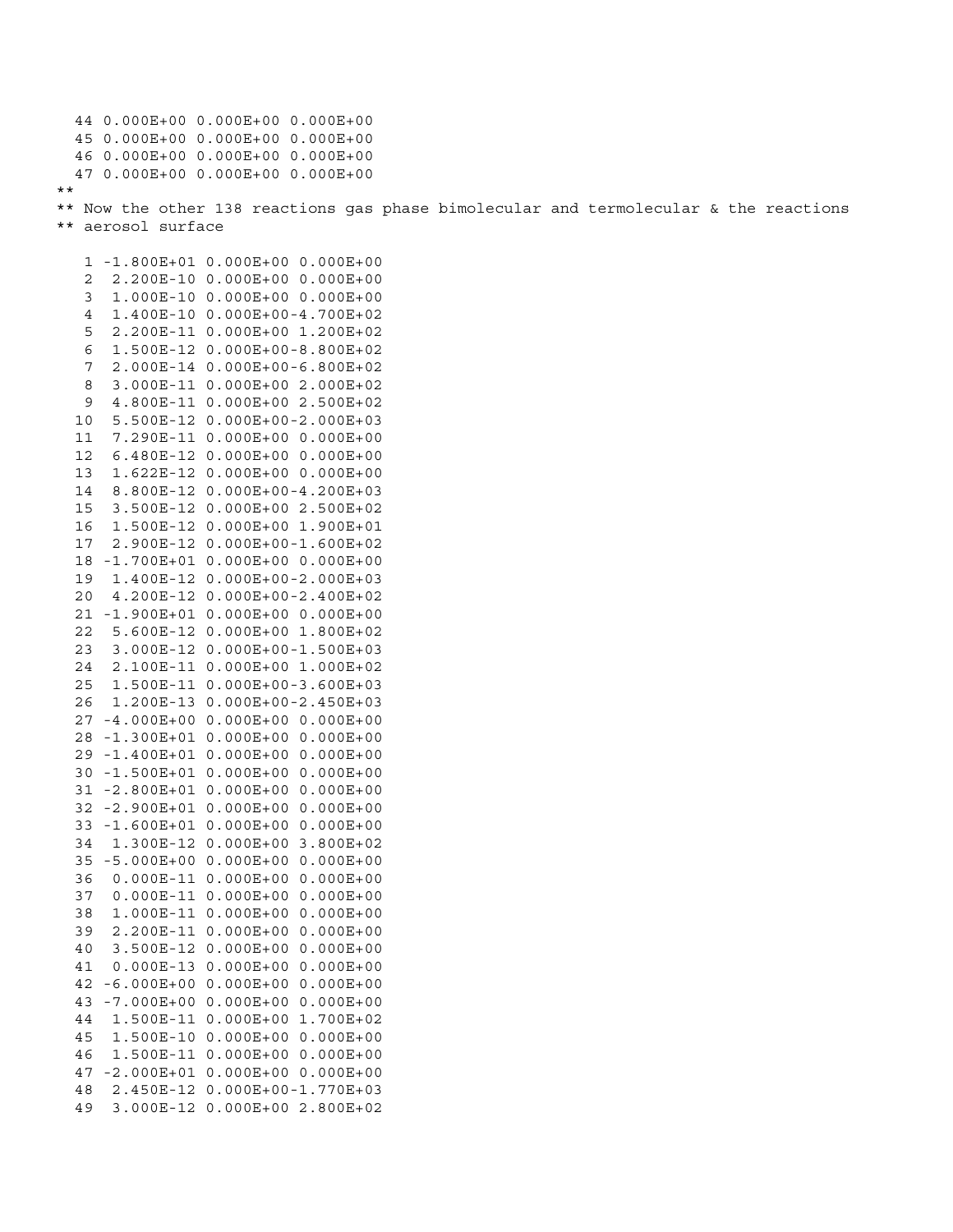50 3.800E-13 0.000E+00 8.000E+02 51 1.000E-11 0.000E+00 0.000E+00 52 3.400E-11 0.000E+00-1.600E+03 53 6.300E-13 0.000E+00-2.058E+03 54 2.204E-12 0.000E+00 2.000E+02 55 1.596E-12 0.000E+00 2.000E+02 56 4.100E-12 0.000E+00-1.400E+03 3.200E-11 0.000E+00-1.250E+03 57 58 2.300E-11 0.000E+00-2.000E+02 59 3.000E-11 0.000E+00 7.000E+01 60 6.400E-12 0.000E+00 2.900E+02 61 9.600E-12 0.000E+00-1.360E+03 62 3.700E-11 0.000E+00-2.300E+03 63 1.800E-11 0.000E+00 1.700E+02 7.400E-12 0.000E+00 2.700E+02 64 3.200E-13 0.000E+00 3.200E+02 65 8.100E-11 0.000E+00-3.000E+01 66 67 2.600E-12 0.000E+00-3.500E+02 68 -8.000E+00 0.000E+00 0.000E+00 69 2.900E-12 0.000E+00-8.000E+02 70 4.800E-13 0.000E+00 7.000E+02 71 -2.100E+01 0.000E+00 0.000E+00 72 3.000E-12 0.000E+00-5.000E+02 73 1.700E-13 0.000E+00 0.000E+00 74 -9.000E+00 0.000E+00 0.000E+00 75 2.500E-12 0.000E+00-1.300E+02 76 3.500E-13 0.000E+00-1.370E+03 77 1.000E-12 0.000E+00-1.590E+03 3.000E-11 0.000E+00-2.450E+03 7<sup>2</sup> 79 1.800E-12 0.000E+00-1.550E+03 1.000E-12 0.000E+00-1.600E+03  $80$ 81 -1.000E+01 0.000E+00 0.000E+00 82 -1.100E+01 0.000E+00 0.000E+00 4.500E-13 0.000E+00 8.000E+02  $83$ 3.400E-11 0.000E+00 1.600E+02 84 2.400E-12 0.000E+00-9.600E+02 85 86 2.500E-12 0.000E+00-6.000E+02 2.800E-10 0.000E+00 0.000E+00 87 88 1.000E-10 0.000E+00 0.000E+00 89 2.400E-11 0.000E+00 0.000E+00 90 4.700E-13 0.000E+00 0.000E+00 91 1.500E-10 0.000E+00 0.000E+00 92 1.400E-12 0.000E+00-9.000E+02 93 6.500E-12 0.000E+00 1.350E+02  $94$ 4.100E-11 0.000E+00-4.500E+02  $95$ 1.100E-11 0.000E+00-9.800E+02 96 1.000E-11 0.000E+00-3.300E+03 1.200E-12 0.000E+00-3.300E+02 97 98 3.300E-10 0.000E+00 0.000E+00 99 2.300E-10 0.000E+00 0.000E+00 100 1.400E-10 0.000E+00 0.000E+00 101 2.000E-10 0.000E+00 0.000E+00 102 1.300E-10 0.000E+00 0.000E+00 103 5.000E-11 0.000E+00 0.000E+00 104 1.000E-10 0.000E+00 0.000E+00 105 4.000E-12 0.000E+00-1.470E+03 106 1.600E-13 0.000E+00-7.100E+02